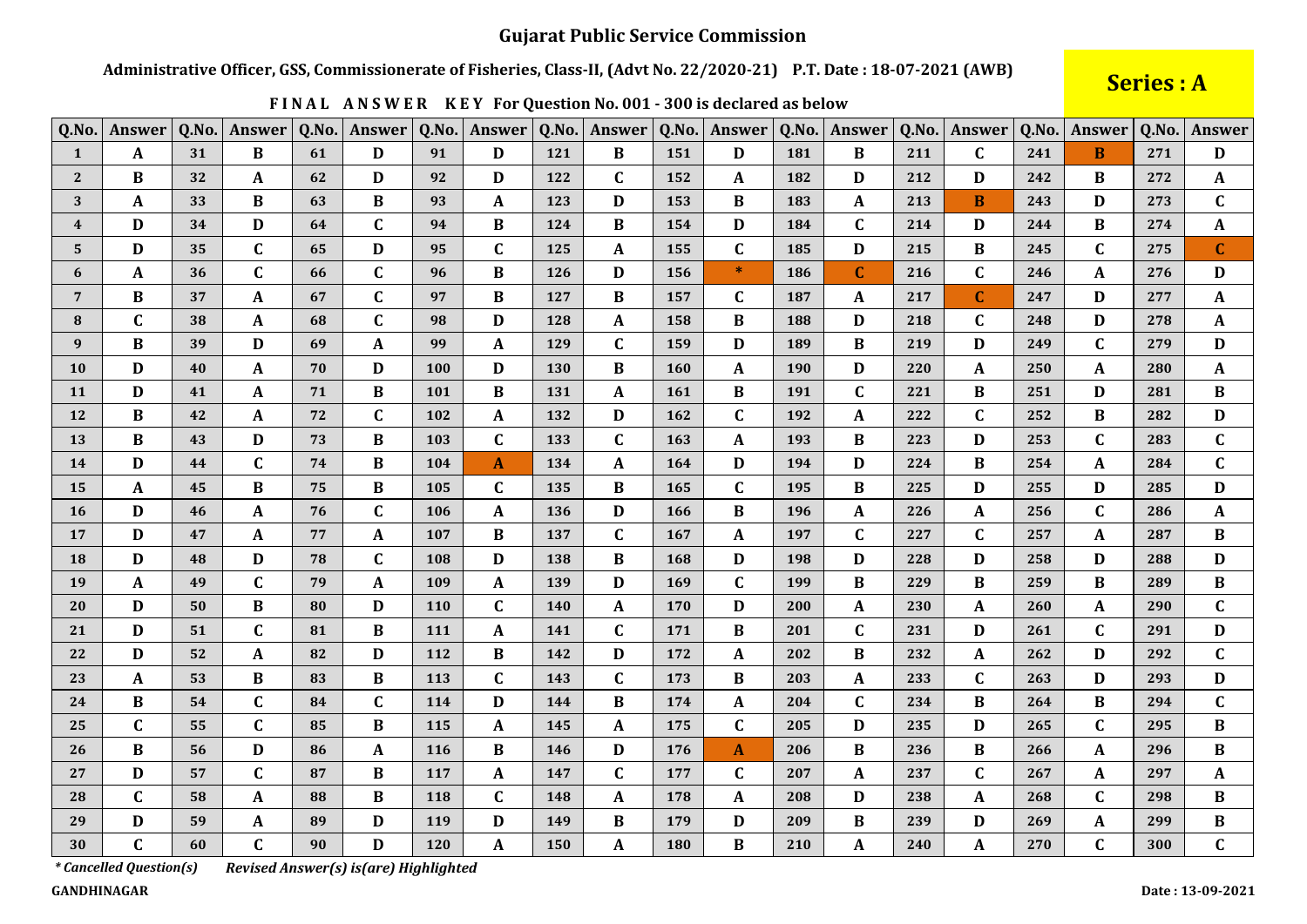Administrative Officer, GSS, Commissionerate of Fisheries, Class-II, (Advt No. 22/2020-21) P.T. Date: 18-07-2021 (AWB)

# **Series: B**

Date: 13-09-2021

| Q.No.                   | <b>Answer</b>           | Q.No. | Answer       | Q.No. | Answer                                | Q.No. | Answer       | Q.No. | Answer       | Q.No.      | Answer       | Q.No. | Answer       |     | Q.No. Answer | Q.No. | Answer       | Q.No. | Answer                    |
|-------------------------|-------------------------|-------|--------------|-------|---------------------------------------|-------|--------------|-------|--------------|------------|--------------|-------|--------------|-----|--------------|-------|--------------|-------|---------------------------|
| $\mathbf{1}$            | $\mathbf C$             | 31    | A            | 61    | B                                     | 91    | A            | 121   | B            | 151        | $\bf{B}$     | 181   | A            | 211 | $\mathbf{C}$ | 241   | $\mathbf{C}$ | 271   | D                         |
| $\mathbf{2}$            | $\boldsymbol{A}$        | 32    | B            | 62    | D                                     | 92    | A            | 122   | A            | 152        | $\mathbf C$  | 182   | D            | 212 | D            | 242   | D            | 272   | $\mathbf C$               |
| 3                       | B                       | 33    | A            | 63    | $\bf{B}$                              | 93    | D            | 123   | B            | 153        | D            | 183   | $\mathbf C$  | 213 | D            | 243   | B            | 273   | D                         |
| $\overline{\mathbf{4}}$ | $\mathbf C$             | 34    | D            | 64    | $\mathbf C$                           | 94    | $\mathbf C$  | 124   | A            | 154        | $\bf{B}$     | 184   | $\mathbf{A}$ | 214 | $\bf{B}$     | 244   | D            | 274   | $\mathbf C$               |
| 5                       | $\mathbf C$             | 35    | D            | 65    | $\, {\bf B}$                          | 95    | $\, {\bf B}$ | 125   | $\mathbf C$  | 155        | $\mathbf A$  | 185   | B            | 215 | $\mathbf C$  | 245   | B            | 275   | $\bf{B}$                  |
| 6                       | D                       | 36    | A            | 66    | $\mathbf A$                           | 96    | A            | 126   | A            | 156        | D            | 186   | D            | 216 | A            | 246   | $\mathbf C$  | 276   | B                         |
| $\overline{7}$          | $\mathbf C$             | 37    | $\bf{B}$     | 67    | $\bf{B}$                              | 97    | A            | 127   | $\mathbf C$  | 157        | $\bf{B}$     | 187   | $\mathbf{C}$ | 217 | A            | 247   | $\mathbf{C}$ | 277   | $\mathbf A$               |
| 8                       | A                       | 38    | C            | 68    | $\bf{B}$                              | 98    | D            | 128   | A            | 158        | A            | 188   | B            | 218 | $\mathbf C$  | 248   | $\mathbf{C}$ | 278   | $\bf{B}$                  |
| 9                       | A                       | 39    | B            | 69    | $\mathbf D$                           | 99    | C            | 129   | D            | 159        | $\mathbf C$  | 189   | D            | 219 | A            | 249   | D            | 279   | B                         |
| 10                      | $\mathbf C$             | 40    | D            | 70    | $\mathbf D$                           | 100   | $\bf{B}$     | 130   | B            | 160        | $\bf{B}$     | 190   | $\mathbf{A}$ | 220 | $\mathbf C$  | 250   | A            | 280   | $\mathbf C$               |
| <b>11</b>               | D                       | 41    | D            | 71    | $\mathbf D$                           | 101   | D            | 131   | $\bf{B}$     | <b>161</b> | $\bf{B}$     | 191   | $\mathbf C$  | 221 | D            | 251   | B            | 281   | $\mathbf D$               |
| 12                      | D                       | 42    | B            | 72    | D                                     | 102   | A            | 132   | A            | 162        | D            | 192   | D            | 222 | $\mathbf A$  | 252   | $\mathbf{C}$ | 282   | $\mathbf A$               |
| 13                      | $\bf{B}$                | 43    | B            | 73    | $\mathbf{A}$                          | 103   | B            | 133   | $\mathbf C$  | 163        | $\mathbf A$  | 193   | $\mathbf C$  | 223 | $\mathbf C$  | 253   | D            | 283   | $\mathbf C$               |
| 14                      | $\mathbf C$             | 44    | D            | 74    | $\bf{B}$                              | 104   | D            | 134   | $\mathbf{A}$ | 164        | $\mathbf C$  | 194   | $\bf{B}$     | 224 | A            | 254   | $\bf{B}$     | 284   | B                         |
| 15                      | D                       | 45    | A            | 75    | $\mathbf C$                           | 105   | C            | 135   | C            | 165        | D            | 195   | $\mathbf{A}$ | 225 | $\mathbf C$  | 255   | D            | 285   | D                         |
| <b>16</b>               | $\mathbf C$             | 46    | D            | 76    | $\, {\bf B}$                          | 106   | $*$          | 136   | A            | 166        | $\mathbf C$  | 196   | $\mathbf D$  | 226 | D            | 256   | A            | 286   | $\, {\bf B}$              |
| 17                      | $\mathbf C$             | 47    | D            | 77    | $\, {\bf B}$                          | 107   | C            | 137   | B            | 167        | A            | 197   | $\mathbf C$  | 227 | A            | 257   | $\mathbf C$  | 287   | $\mathbf C$               |
| 18                      | $\mathbf C$             | 48    | D            | 78    | $\mathbf D$                           | 108   | $\bf{B}$     | 138   | D            | 168        | D            | 198   | $\mathbf A$  | 228 | A            | 258   | D            | 288   | $\boldsymbol{\mathsf{A}}$ |
| 19                      | A                       | 49    | A            | 79    | $\mathbf{A}$                          | 109   | D            | 139   | A            | 169        | B            | 199   | B            | 229 | D            | 259   | B            | 289   | D                         |
| 20                      | D                       | 50    | D            | 80    | D                                     | 110   | A            | 140   | $\mathbf C$  | 170        | D            | 200   | A            | 230 | A            | 260   | A            | 290   | A                         |
| 21                      | $\bf{B}$                | 51    | D            | 81    | $\, {\bf B}$                          | 111   | $\, {\bf B}$ | 141   | $\mathbf{A}$ | 171        | $\mathbf C$  | 201   | D            | 231 | $\mathbf C$  | 261   | $\bf{B}$     | 291   | $\bf{B}$                  |
| 22                      | $\mathbf C$             | 52    | D            | 82    | $\boldsymbol{\mathsf{A}}$             | 112   | $\mathbf C$  | 142   | B            | 172        | $\mathbf A$  | 202   | $\bf{B}$     | 232 | B            | 262   | D            | 292   | $\bf{B}$                  |
| 23                      | B                       | 53    | A            | 83    | $\, {\bf B}$                          | 113   | A            | 143   | $\mathbf{C}$ | 173        | B            | 203   | $\mathbf C$  | 233 | A            | 263   | C            | 293   | D                         |
| 24                      | $\bf{B}$                | 54    | B            | 84    | $\mathbf D$                           | 114   | D            | 144   | D            | 174        | D            | 204   | A            | 234 | $\mathbf C$  | 264   | $\mathbf C$  | 294   | $\bf{B}$                  |
| 25                      | $\bf{B}$                | 55    | $\mathbf C$  | 85    | $\mathbf C$                           | 115   | C            | 145   | A            | 175        | $\bf{B}$     | 205   | D            | 235 | D            | 265   | D            | 295   | $\mathbf C$               |
| 26                      | $\mathbf C$             | 56    | $\bf{B}$     | 86    | $\mathbf C$                           | 116   | $\bf{B}$     | 146   | $\bf{B}$     | 176        | A            | 206   | $\mathbf C$  | 236 | $\bf{B}$     | 266   | A            | 296   | $\boldsymbol{\mathsf{A}}$ |
| 27                      | A                       | 57    | D            | 87    | $\mathbf A$                           | 117   | A            | 147   | A            | 177        | $\mathbf C$  | 207   | $\mathbf A$  | 237 | A            | 267   | B            | 297   | D                         |
| 28                      | $\mathbf C$             | 58    | $\mathbf C$  | 88    | $\boldsymbol{\mathsf{A}}$             | 118   | D            | 148   | $\mathbf C$  | 178        | D            | 208   | D            | 238 | D            | 268   | D            | 298   | $\mathbf D$               |
| 29                      | A                       | 59    | D            | 89    | $\mathbf D$                           | 119   | $\mathbf C$  | 149   | D            | 179        | $\bf{B}$     | 209   | $\bf{B}$     | 239 | B            | 269   | B            | 299   | $\mathbf C$               |
| 30                      | D                       | 60    | $\mathbf{C}$ | 90    | $\mathbf{A}$                          | 120   | $\mathbf D$  | 150   | A            | 180        | $\mathbf{A}$ | 210   | $\mathbf A$  | 240 | $\mathbf A$  | 270   | $\mathbf C$  | 300   | $\mathbf A$               |
|                         | * Cancelled Question(s) |       |              |       | Revised Answer(s) is(are) Highlighted |       |              |       |              |            |              |       |              |     |              |       |              |       |                           |

FINAL ANSWER KEY For Question No. 001 - 300 is declared as below

Revised Answer(s) is(are) Highlighted

**GANDHINAGAR**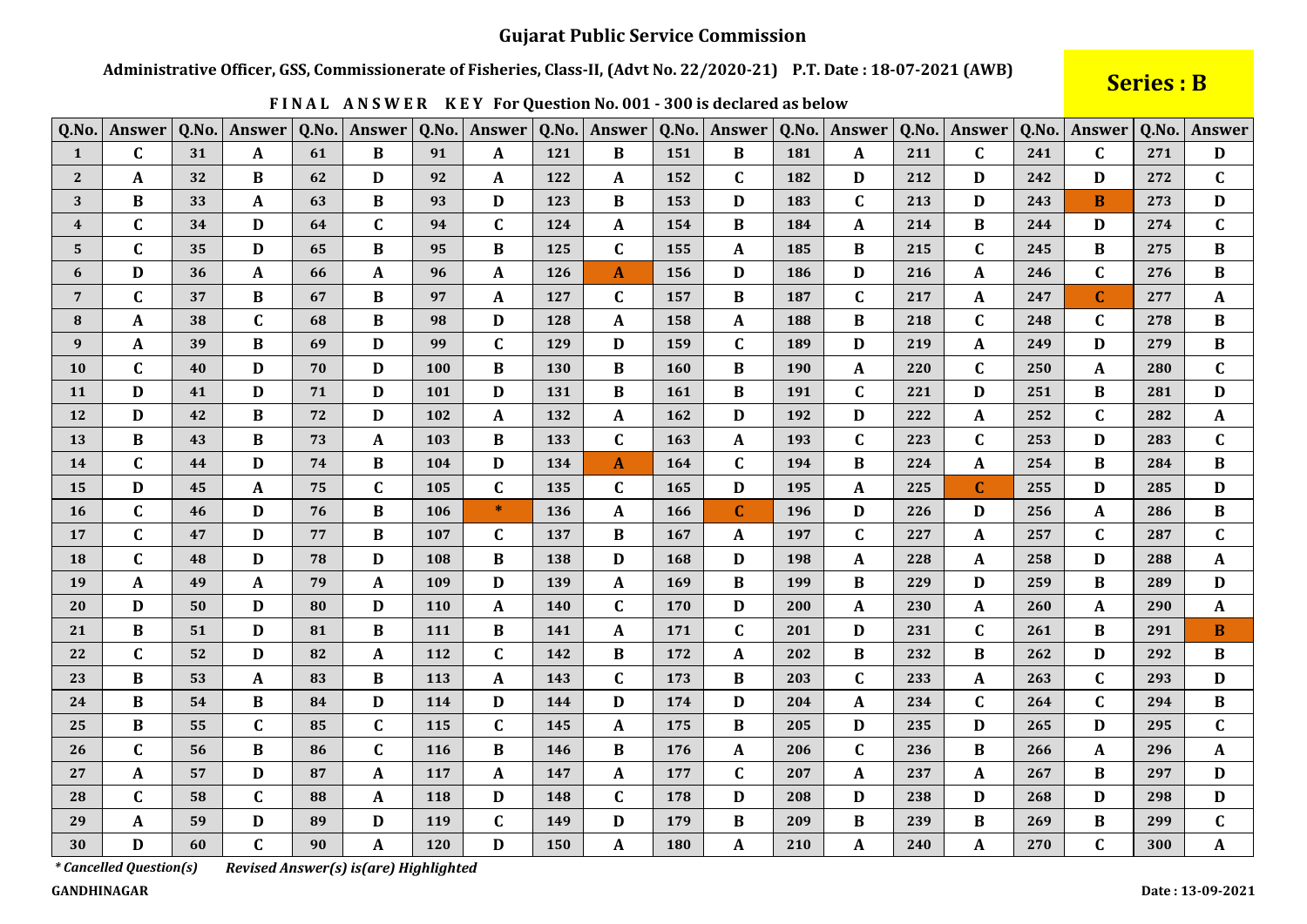Administrative Officer, GSS, Commissionerate of Fisheries, Class-II, (Advt No. 22/2020-21) P.T. Date: 18-07-2021 (AWB)

# Series : C

| Q.No.          | <b>Answer</b>    | Q.No. | Answer      | Q.No. | Answer       | Q.No. | Answer       |     | Q.No.   Answer | Q.No.      | Answer       | Q.No. | Answer           | Q.No. | Answer       | Q.No. | Answer       | Q.No. | Answer           |
|----------------|------------------|-------|-------------|-------|--------------|-------|--------------|-----|----------------|------------|--------------|-------|------------------|-------|--------------|-------|--------------|-------|------------------|
| $\mathbf{1}$   | $\bf{B}$         | 31    | D           | 61    | D            | 91    | $\bf{B}$     | 121 | B              | 151        | A            | 181   | B                | 211   | B            | 241   | $\mathbf{C}$ | 271   | D                |
| $2^{\circ}$    | $\boldsymbol{A}$ | 32    | D           | 62    | $\mathbf D$  | 92    | $\mathbf C$  | 122 | D              | 152        | $\bf{B}$     | 182   | $\mathbf C$      | 212   | $\bf{B}$     | 242   | B            | 272   | $\bf{B}$         |
| 3              | B                | 33    | A           | 63    | $\mathbf A$  | 93    | B            | 123 | A              | 153        | $\mathbf{C}$ | 183   | A                | 213   | D            | 243   | A            | 273   | $\mathbf{C}$     |
| $\overline{4}$ | D                | 34    | B           | 64    | $\, {\bf B}$ | 94    | $\bf{B}$     | 124 | $\mathbf C$    | 154        | D            | 184   | $\mathbf{D}$     | 214   | $\bf{B}$     | 244   | $\mathbf{C}$ | 274   | A                |
| 5              | $\mathbf C$      | 35    | $\mathbf C$ | 65    | $\mathbf C$  | 95    | B            | 125 | D              | 155        | A            | 185   | $\mathbf C$      | 215   | $\mathbf C$  | 245   | D            | 275   | D                |
| 6              | $\mathbf C$      | 36    | B           | 66    | $\, {\bf B}$ | 96    | $\mathbf{C}$ | 126 | $\mathbf C$    | 156        | $\bf{B}$     | 186   | $\, {\bf B}$     | 216   | $\mathbf A$  | 246   | B            | 276   | $\mathbf C$      |
| $\overline{7}$ | A                | 37    | В           | 67    | D            | 97    | A            | 127 | A              | 157        | A            | 187   | A                | 217   | D            | 247   | A            | 277   | $\mathbf A$      |
| ${\bf 8}$      | A                | 38    | D           | 68    | $\mathbf C$  | 98    | $\mathbf C$  | 128 | D              | 158        | $\mathbf C$  | 188   | D                | 218   | D            | 248   | D            | 278   | D                |
| 9              | D                | 39    | A           | 69    | $\mathbf D$  | 99    | A            | 129 | B              | 159        | D            | 189   | $\mathbf C$      | 219   | $\mathbf C$  | 249   | B            | 279   | B                |
| 10             | A                | 40    | D           | 70    | $\mathbf C$  | 100   | D            | 130 | D              | <b>160</b> | $\mathbf A$  | 190   | D                | 220   | A            | 250   | A            | 280   | $\mathbf A$      |
| 11             | A                | 41    | A           | 71    | $\mathbf C$  | 101   | A            | 131 | $\mathbf C$    | <b>161</b> | B            | 191   | B                | 221   | B            | 251   | $\mathbf{C}$ | 281   | $\mathbf C$      |
| 12             | $\boldsymbol{A}$ | 42    | B           | 72    | A            | 102   | D            | 132 | A              | 162        | $\mathbf C$  | 192   | A                | 222   | D            | 252   | D            | 282   | D                |
| 13             | D                | 43    | A           | 73    | B            | 103   | $\mathbf{C}$ | 133 | B              | 163        | D            | 193   | B                | 223   | $\mathbf C$  | 253   | <sub>B</sub> | 283   | D                |
| 14             | $\mathbf C$      | 44    | D           | 74    | $\mathbf C$  | 104   | A            | 134 | D              | 164        | $\bf{B}$     | 194   | $\boldsymbol{A}$ | 224   | $\mathbf{C}$ | 254   | D            | 284   | $\, {\bf B}$     |
| 15             | B                | 45    | D           | 75    | $\mathbf C$  | 105   | B            | 135 | B              | 165        | A            | 195   | $\mathbf C$      | 225   | D            | 255   | B            | 285   | $\mathbf C$      |
| <b>16</b>      | $\boldsymbol{A}$ | 46    | A           | 76    | $\mathbf D$  | 106   | D            | 136 | $\mathbf{A}$   | 166        | D            | 196   | $\mathbf{A}$     | 226   | $\mathbf A$  | 256   | $\mathbf C$  | 286   | $\mathbf A$      |
| 17             | $\boldsymbol{A}$ | 47    | B           | 77    | $\mathbf C$  | 107   | C            | 137 | $\mathbf C$    | 167        | B            | 197   | $\mathbf C$      | 227   | B            | 257   | $\mathbf{C}$ | 287   | $\mathbf A$      |
| 18             | D                | 48    | $\mathbf C$ | 78    | $\pmb{A}$    | 108   | $\bf{B}$     | 138 | D              | 168        | $\mathbf A$  | 198   | $\mathbf{A}$     | 228   | D            | 258   | $\mathbf C$  | 288   | $\mathbf C$      |
| 19             | $\mathbf C$      | 49    | B           | 79    | $\pmb{A}$    | 109   | D            | 139 | B              | 169        | $\mathbf C$  | 199   | D                | 229   | $\bf{B}$     | 259   | D            | 289   | $\boldsymbol{A}$ |
| 20             | B                | 50    | D           | 80    | $\mathbf C$  | 110   | A            | 140 | A              | 170        | B            | 200   | B                | 230   | $\mathbf C$  | 260   | A            | 290   | $\mathbf C$      |
| 21             | B                | 51    | D           | 81    | $\mathbf D$  | 111   | C            | 141 | B              | 171        | D            | 201   | D                | 231   | D            | 261   | B            | 291   | D                |
| 22             | D                | 52    | $\bf{B}$    | 82    | $\mathbf D$  | 112   | D            | 142 | A              | 172        | $\mathbf{A}$ | 202   | A                | 232   | $\mathbf C$  | 262   | $\mathbf C$  | 292   | $\mathbf{A}$     |
| 23             | B                | 53    | B           | 83    | $\bf{B}$     | 113   | $\mathbf{C}$ | 143 | $\mathbf C$    | 173        | B            | 203   | $\mathbf C$      | 233   | D            | 263   | D            | 293   | $\mathbf C$      |
| 24             | $\mathbf C$      | 54    | D           | 84    | $\mathbf C$  | 114   | $\bf{B}$     | 144 | A              | 174        | $\mathbf D$  | 204   | $\, {\bf B}$     | 234   | $\mathbf C$  | 264   | B            | 294   | $\boldsymbol{A}$ |
| 25             | B                | 55    | A           | 85    | D            | 115   | A            | 145 | C              | 175        | $\mathbf C$  | 205   | D                | 235   | B            | 265   | D            | 295   | $\mathbf C$      |
| 26             | A                | 56    | D           | 86    | $\mathbf C$  | 116   | D            | 146 | A              | 176        | $\ast$       | 206   | B                | 236   | B            | 266   | A            | 296   | D                |
| 27             | B                | 57    | D           | 87    | $\mathbf C$  | 117   | C            | 147 | B              | 177        | C            | 207   | $\mathbf C$      | 237   | A            | 267   | $\mathbf{C}$ | 297   | $\mathbf A$      |
| 28             | B                | 58    | D           | 88    | $\mathbf C$  | 118   | A            | 148 | D              | 178        | $\bf{B}$     | 208   | $\mathbf A$      | 238   | B            | 268   | D            | 298   | $\mathbf A$      |
| 29             | D                | 59    | A           | 89    | A            | 119   | B            | 149 | A              | 179        | D            | 209   | D                | 239   | $\bf{B}$     | 269   | B            | 299   | $\mathbf D$      |
| 30             | D                | 60    | D           | 90    | $\mathbf D$  | 120   | A            | 150 | $\mathbf C$    | 180        | $\mathbf{A}$ | 210   | $\mathbf A$      | 240   | $\mathbf C$  | 270   | A            | 300   | A                |

FINAL ANSWER KEY For Question No. 001 - 300 is declared as below

*\* Cancelled Question(s)* 

Revised Answer(s) is(are) Highlighted